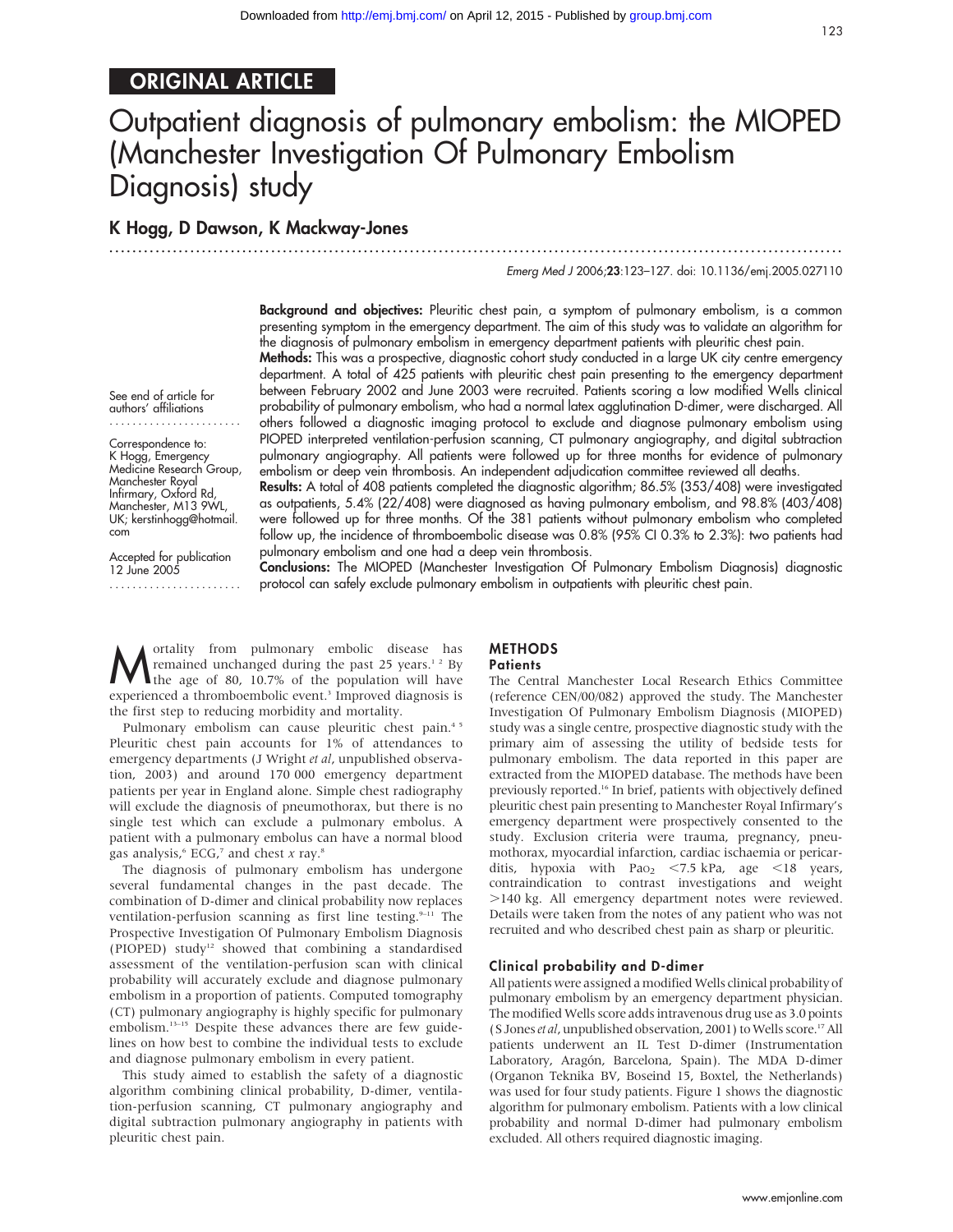### Downloaded from<http://emj.bmj.com/>on April 12, 2015 - Published by [group.bmj.com](http://group.bmj.com)

124 Hogg, Dawson, Mackway-Jones

Figure 1 The diagnostic protocol. CT, computed tomography; PE, pulmonary

embolism.



## Diagnostic imaging

In patients who were ambulatory with oxygen saturations  $>95\%$  in air, respiratory rate  $<$  20 breaths per minute and heart rate  $<$ 100 beats per minute after analgesia, diagnostic imaging was conducted as an outpatient. All patients were administered a daily dose of low molecular weight heparin during diagnostic imaging.

Ventilation-perfusion scans were interpreted using PIOPED criteria.<sup>12</sup> A combination of low clinical probability and low probability ventilation-perfusion scan result excluded pulmonary embolic disease. A combination of moderate or high clinical probability and a high probability ventilation-perfusion scan result was diagnostic for pulmonary embolism. A normal or near normal scan excluded pulmonary embolism regardless of the clinical probability. All other result combinations were non-diagnostic and the patient had a CT pulmonary angiogram.

For patients with chronic respiratory disease or pulmonary oedema, CT pulmonary angiography was the primary diagnostic imaging technique. Patients with a normal CT pulmonary angiogram and low clinical probability had pulmonary embolism excluded. Patients with another pathology on CT had pulmonary embolism excluded. Those with a normal CT and moderate or high clinical probability underwent digital subtraction pulmonary angiography. All diagnostic images were retrospectively double checked for the MIOPED study, however for the purposes of this analysis only the initial (real-time) reports have been used.

The MIOPED study did not use lower limb ultrasound as a diagnostic test. The investigators sought to establish which patients with pleuritic chest pain had pulmonary embolism rather than deep vein thrombosis.

#### Follow up

All patients recruited into the study received written instructions to make contact if they experienced any further symptoms of chest pain, shortness of breath, or pain or swelling of the legs. The patients could page the lead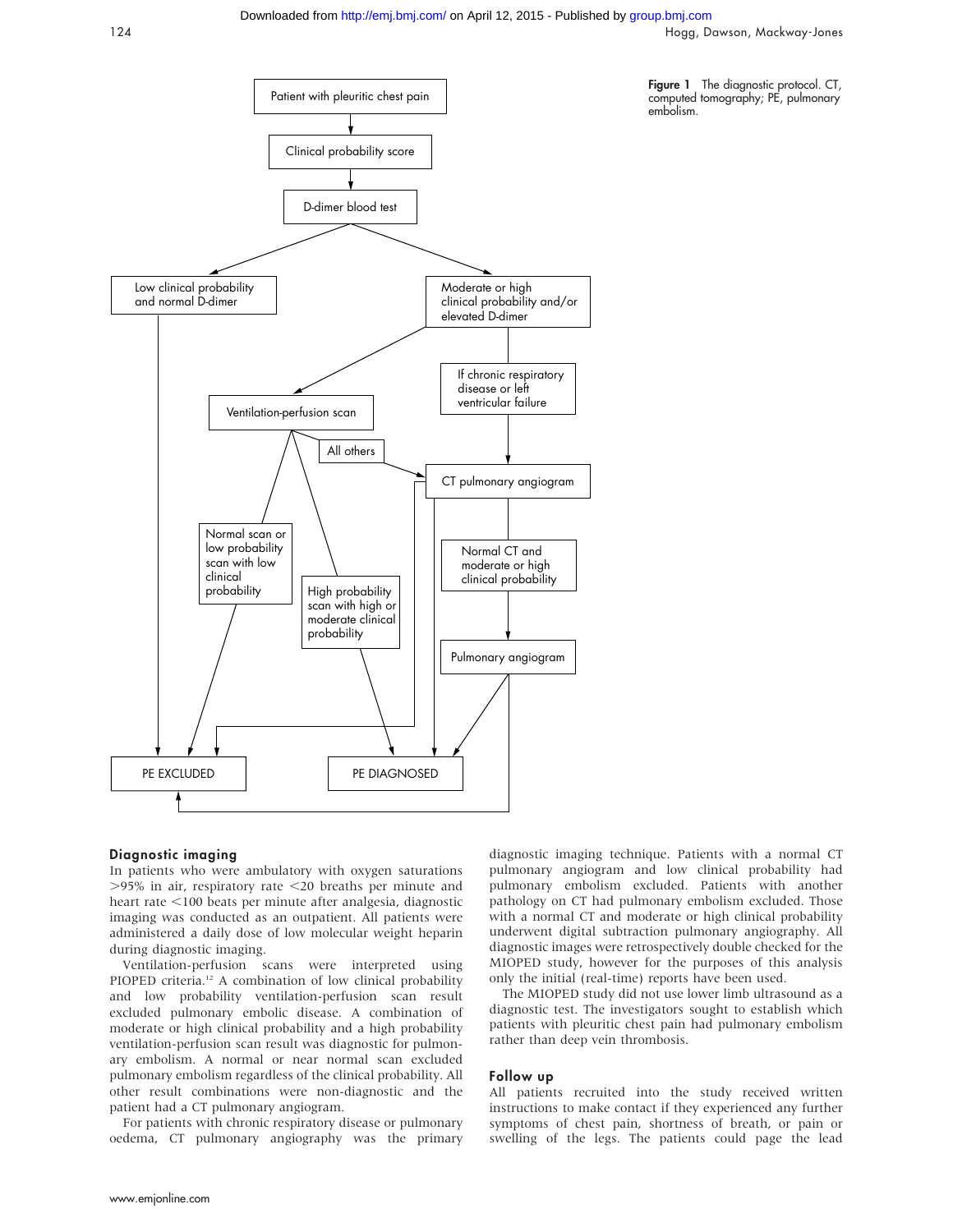researcher 24 hours a day. In addition, all patients were contacted by telephone three months after recruitment. Patients were followed up for evidence of deep vein thrombosis or pulmonary embolism.

#### Adjudication committee

An independent adjudication committee (two respiratory consultant physicians, one consultant in nuclear medicine, and one consultant radiologist) reviewed all cases in which a patient died during the study follow up. The committee also reviewed any case where a patient had undergone further testing for pulmonary embolism during the clinical follow up period, without the knowledge of the study group. The committee reviewed all hospital notes, ventilation-perfusion scans, CT scans, and postmortem reports. A consensus opinion was given on whether the patient's death or continued symptoms were ''unlikely'', ''possibly'', or ''probably'' caused by thromboembolic disease.

#### **Statistics**

A sample size of 400 patients was calculated. Assuming a pretest probability of 5% (95% CI 3.3% to 7.6%), this sample size could demonstrate a reduction in probability to 1.1% (95% CI 0.4% to 2.7%) post test. The Wilson ''score'' method<sup>18 19</sup> was used to calculate the 95% confidence interval around a proportion. All prospectively accumulated information was stored anonymously in a database using SPSS. Confidence intervals were calculated using StatsDirect (StatsDirect Ltd, Gresham Way, Sale, Cheshire, UK).

#### RESULTS

Between 11 February 2002 and 29 May 2003, 799 patients were assessed for inclusion into the MIOPED study. Of these, 97 declined to participate, 277 were excluded (171 because their pain did not fit our criteria for pleuritic chest pain), and 425 consented to participate in the study. During the same time period, an additional 633 patients attended the emergency department with chest pain described in the notes as either pleuritic or sharp. Table 1 compares the demographics of the patients who were recruited with those who declined, were excluded, or were not approached to be part of the study. Tables 2 and 3 show the MIOPED cohort risk factors for pulmonary embolism and examination findings.

A total of 408 patients completed the diagnostic algorithm correctly. Of these, 22 were diagnosed with pulmonary embolism (5.4%), and 386 patients had pulmonary embolism excluded (n = 229: normal D-dimer and low clinical probability;  $n = 157$ : patients following diagnostic imaging).

|                                                         | Recruited<br>patients<br>$(n=425)$ | <b>Patients not</b><br>recruited<br>$(n = 1007)$ |
|---------------------------------------------------------|------------------------------------|--------------------------------------------------|
| Age in years (mean (SD))                                |                                    | 38.3 (15.0) 40.2 (17.9)                          |
| Sex (%)                                                 |                                    |                                                  |
| Men                                                     | 48.9                               | 49.0                                             |
| Women                                                   | 51.1                               | 51.0                                             |
| Clinical probability of pulmonary<br>embolism (%)       |                                    |                                                  |
| Low                                                     | 86.6                               | $84.1*$                                          |
| Medium                                                  | 10.1                               | $13.0*$                                          |
| High                                                    | 3.3                                | $2.8*$                                           |
| White cell count, $\times10^9$ /l (mean (SD)) 8.9 (3.9) |                                    | $9.0\times10^{9}$ /L (5.1) $\pm$                 |
| Pao <sub>2</sub> , kPa (mean (SD))                      | 11.8(2.2)                          | $11.0(4.5)$ §                                    |
| Paco <sub>2</sub> , kPa (mean (SD))                     | 5.1(0.7)                           | 5.1(0.8)                                         |

### Table 2 MIOPED study patient risk factors

| <b>Risk factor</b>                     | Prevalence (%)<br>$(n = 425)$ |
|----------------------------------------|-------------------------------|
| Family history of thromboembolism      | 11.8                          |
| Previous thromboembolic event          | $12 \overline{ }$             |
| Anticoagulation                        | 5.6                           |
| Intravenous drug use                   | 4.5                           |
| Surgery in previous four weeks         | 1.4                           |
| Immobilisation in last four weeks      | 7.1                           |
| Limb immobilisation in last four weeks | 2.6                           |
| Cancer therapy in last six months      | 1.4                           |
| Post partum                            | 1.4                           |
| Oral contraception                     | 82                            |
| Hormone replacement therapy            | 3.1                           |
| Cardiac failure                        | 2.4                           |
| Varicose veins                         | 3.8                           |
| Haemoptysis                            | 10.1                          |
| Symptoms of a deep vein thrombosis     | 20.9                          |

|                  |  | Table 3 History and examination findings of |  |
|------------------|--|---------------------------------------------|--|
| the study cohort |  |                                             |  |

| <b>History and examination</b>                 | Prevalence (%)<br>$(n = 425)$ |
|------------------------------------------------|-------------------------------|
| Number of hours since chest pain started       |                               |
| $<$ 2 days                                     | 55.2                          |
| 2 days to 1 week                               | 27.2                          |
| $>1$ week                                      | 17.6                          |
| Subjective dyspnoea                            | 628                           |
| Near syncope                                   | 15.8                          |
| Smoker                                         | 58.4                          |
| Heart rate >100 beats per minute               | 49                            |
| Respiratory rate $>16$ breaths per minute 25.4 |                               |
| Oxygen saturations $<$ 95 on air               | 5.4                           |
| $PaO2 < 10$ kPa on air                         | 22.6                          |
| Temperature $>37.2$ °C                         | 11.5                          |
| White cell count $>11.0\times10^{9}$ /l        | 20.2                          |
| Abnormal electrocardiogram                     | 14.1                          |
| Abnormal chest x ray                           | 13.4                          |
| Clinical signs of deep vein thrombosis         | 5.2                           |

We performed 168 ventilation-perfusion scans (44 on the day of presentation, 74 on outpatients, 50 on inpatients), 79 CT scans (4 on the day of presentation, 32 on outpatients, 43 on inpatients), and 11 digital subtraction pulmonary angiograms (4 on outpatients, 7 on inpatients). Two hundred and seventy four patients (67.2%) had pulmonary embolism diagnosed or excluded within one working day by the emergency department. An additional 79 patients (19.4%) had diagnostic imaging as outpatients and 55 (13.5%) as inpatients. All patients investigated as outpatients had an uncomplicated recovery.

Five (1.2%) out of the 425 patients recruited were lost to follow up. Three hundred and sixty seven patients (86.4%) were contacted directly by telephone and one by letter only. Twenty three next of kin (5.4%) were asked about the study patient, and general practitioners provided information about 24 patients (5.6%). A hospital consultant provided information about one patient. Thirty six patients were reviewed for a second time in the emergency department during follow up. Four patients died during follow up.

Three patients had a thromboembolic event during the three month follow up period. A 40 year old man returned to the emergency department with bilateral chest pain and haemoptysis, and a digital subtraction pulmonary angiogram 18 days after recruitment revealed bilateral pulmonary emboli. The adjudication committee deemed it ''possible'' the patient had pulmonary emboli on initial presentation. A 28 year old intravenous drug user was diagnosed with deep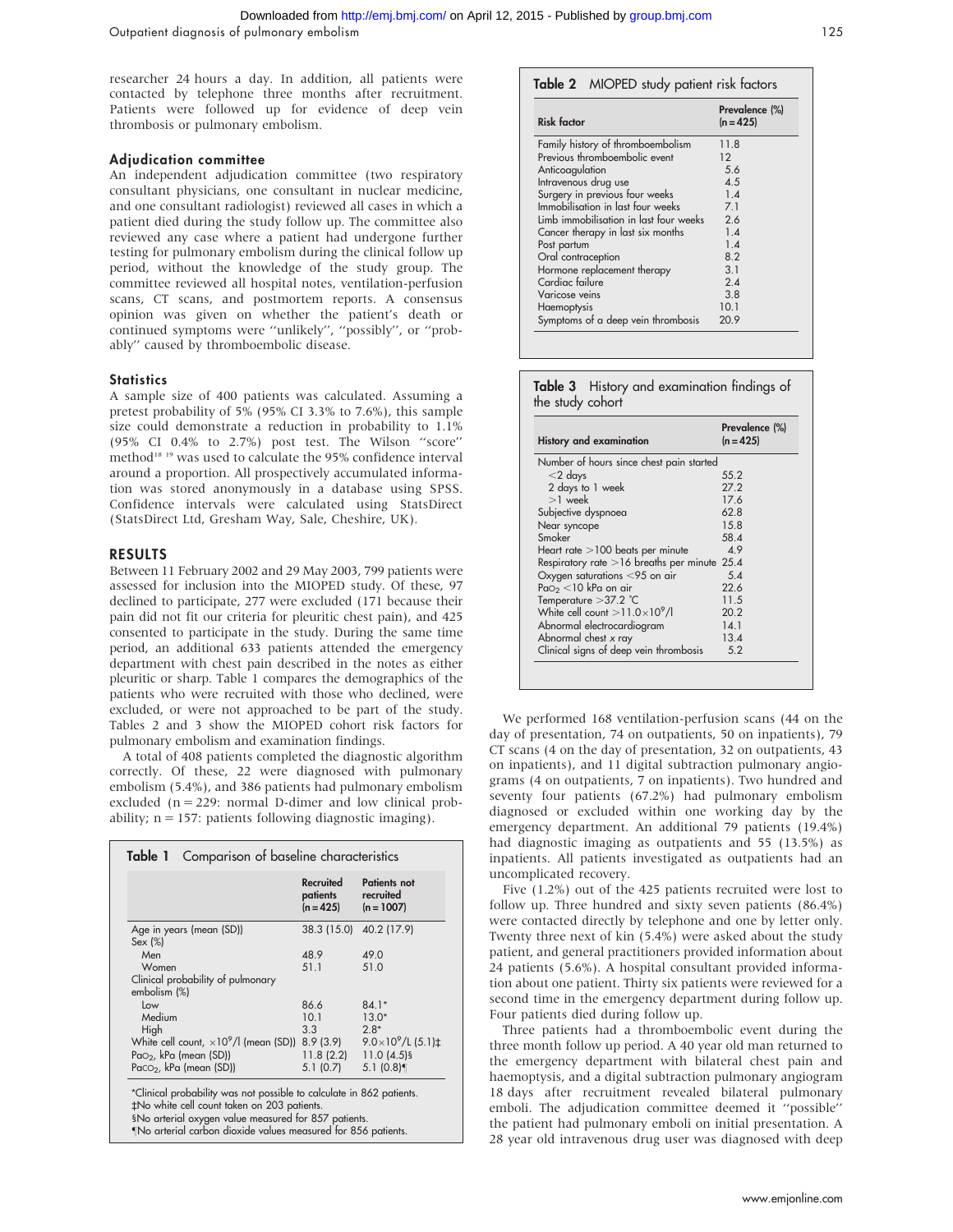vein thrombosis two and a half months after recruitment. A 68 year old lady re-presented a week after recruitment with the same pleuritic chest pain. A ventilation-perfusion scan demonstrated a high probability of pulmonary embolic disease. The research team was not alerted to her return and the patient failed to undergo CT pulmonary angiography. The independent adjudication committee deemed it ''possible'' that she had pulmonary embolic disease.

All four deaths were reviewed by the adjudication committee. One was the patient described above, diagnosed with pulmonary embolism on digital subtraction pulmonary angiography 18 days after recruitment. The remaining deaths were deemed by the committee to be unrelated to pulmonary embolism.

Thus, of 381 patients who had pulmonary embolism excluded and completed follow up, the incidence of thromboembolic disease was 0.8% (95% CI 0.3% to 2.3%).

## **DISCUSSION**

The diagnostic algorithm presented here excluded pulmonary embolism in 94.6% of emergency department patients with pleuritic chest pain. Investigations in 87% of our cohort were conducted as outpatients. The three month incidence of thromboembolism in patients who had pulmonary embolism excluded was 0.8% (95% CI 0.3% to 2.3%).

Pleuritic chest pain is a feature in 77% of patients with pulmonary embolism without underlying cardiorespiratory disease.20 It is also a feature of pneumothorax, pericarditis, viral pleurisy, and atypical chest pain. Most of our patients were young with normal findings on chest  $x$  rays and normal gas exchange. This makes it all the more difficult to establish which patients should undergo diagnostic imaging and which patients should not. Our study demonstrates that one in 20 of these outpatients will have an embolus (around 8500 per year in England). Many patients diagnosed as having embolic disease scored a low clinical probability of pulmonary embolism. A structured diagnostic approach enabled identification of those with embolism and avoided incorrect diagnosis and warfarinisation.

Despite all attempts, the study investigators were unable to recruit every patient who presented with pleuritic chest pain in the 16 month period. It was impossible to determine retrospectively if a patient's chest pain fitted our inclusion criteria and for that reason, all patients with chest pain documented as pleuritic or sharp were included as a potential missed patient. The MIOPED cohort was similar in age and sex distribution to those not recruited. A minority had clinical probability scoring or blood gas analysis, however it appears that those who did had similar characteristics to the MIOPED cohort. The study aimed to assess this diagnostic algorithm in a working environment. The doctors who interpreted the scans were the same doctors who normally report these investigations. No special efforts were made to influence the accuracy of the daily scan reporting, so the study results are a true representation of the working protocol.

The MIOPED study is the first study to propose this unique combination of D-dimer, clinical probability, ventilationperfusion scanning, CT pulmonary angiography, and digital subtraction angiography. One other study<sup>21</sup> has assessed a diagnostic strategy in unselected outpatients with pleuritic chest pain. All 173 patients with pleuritic chest pain underwent ventilation-perfusion scanning. Those with an abnormal perfusion scan had pulmonary angiography. The three month false negative rate for pulmonary embolism was similar at 0.8% (95% CI 0.1% to 4.6%). The MIOPED study offers a less invasive diagnostic strategy which excluded pulmonary embolism in 53.9% of patients without diagnostic imaging.

During the MIOPED three month follow up, one patient was diagnosed as having pulmonary embolism on digital subtraction pulmonary angiography after a negative CT pulmonary angiogram. The adjudication committee deemed it ''possible'' the patient had pulmonary embolism on presentation. A second patient re-presented with a deep vein thrombosis two and a half months after recruitment. The original pleuritic chest pain was caused by a subpectoral abscess abutting the pleura (the swelling evident on the anterior chest wall, visualised on CT, and aspirated). It is doubtful that the deep vein thrombosis represented a missed pulmonary embolus at presentation. The last patient diagnosed as having pulmonary embolism during follow up failed to correctly complete the diagnostic algorithm. The adjudication committee deemed pulmonary embolism ''possible'' and our study results include this patient as a false negative result. In summary, our estimate of a 0.8% false negative rate may be an overestimation.

The MIOPED study has verified that an outpatient diagnostic protocol can safely exclude pulmonary embolism in patients presenting to the emergency department with pleuritic chest pain. Screening with a latex agglutination Ddimer and clinical probability allowed safe exclusion of the disease in the emergency department. Ventilation-perfusion scanning was invaluable as a low radiation imaging technique which was diagnostic in 110 out of 168 patients. Seventy nine CT pulmonary angiograms were performed diagnosing 17 cases of pulmonary embolism, 24 pneumonias (10 of whom had normal findings on chest  $x$  rays), 2 carcinomas, and 3 cases of pulmonary abscess. Pulmonary angiography diagnosed pulmonary embolism in one patient who could not hold his breath for the CT scan.

Since this study was conducted, most hospitals have installed multislice CT scanners with improved diagnostic performance. Further research may show this reduces the diagnostic false negative rate.

#### AUTHORS' CONTRIBUTORS

KH designed and oversaw the study, recruited patients, analysed the data, and drafted the paper. DD recruited patients, maintained the database, and analysed the data. KMJ supervised the study. DD and KMJ redrafted the paper and approved the final version. There is noone else who fulfils the criteria of authorship. Acknowledgement: Magnus Harrison helped initiate the study.

KH is the guarantor for the paper.

#### Authors' affiliations .....................

K Hogg, D Dawson, K Mackway-Jones, Emergency Medicine Research Group, Manchester Royal Infirmary, Manchester, UK

A part time study research nurse was funded by Pharmacia Limited for 13 months of the study. The study was conducted independent of the funding organisation.

Competing interests: Professor K Mackway-Jones is an editor for the Emergency Medicine Journal.

#### **REFERENCES**

- 1 Alpert J, Smith R, Carlson J, et al. Mortality in patients treated for pulmonary embolism. JAMA 1976;236:1477–80.
- 2 Goldhaber SZ, Visani L, De Rosa M. Acute pulmonary embolism: clinical outcomes in the International Cooperative Pulmonary Embolism Registry (ICOPER). Lancet 1999;353:1386–9.
- 3 Hansson PO, Welin L, Tibblin G, et al. Deep vein thrombosis and pulmonary embolism in the general population. ''The Study of Men Born in 1913''. Arch Intern Med 1997;157:1665–70.
- 4 Miniati M, Prediletto R, Formichi B, et al. Accuracy of clinical assessment in the diagnosis of pulmonary embolism. Am J Respir Crit Care Med 1999;159:864–71.
- 5 Stein PD, Willis PW III, DeMets DL. History and physical examination in acute pulmonary embolism in patients without pre-existing cardiac or pulmonary disease. Am J Cardiol 1981;47:218–23.
- 6 Stein PD, Goldhaber SZ, Henry JW, et al. Arterial blood gas analysis in the assessment of acute pulmonary embolism. Chest 1996;109:78–81.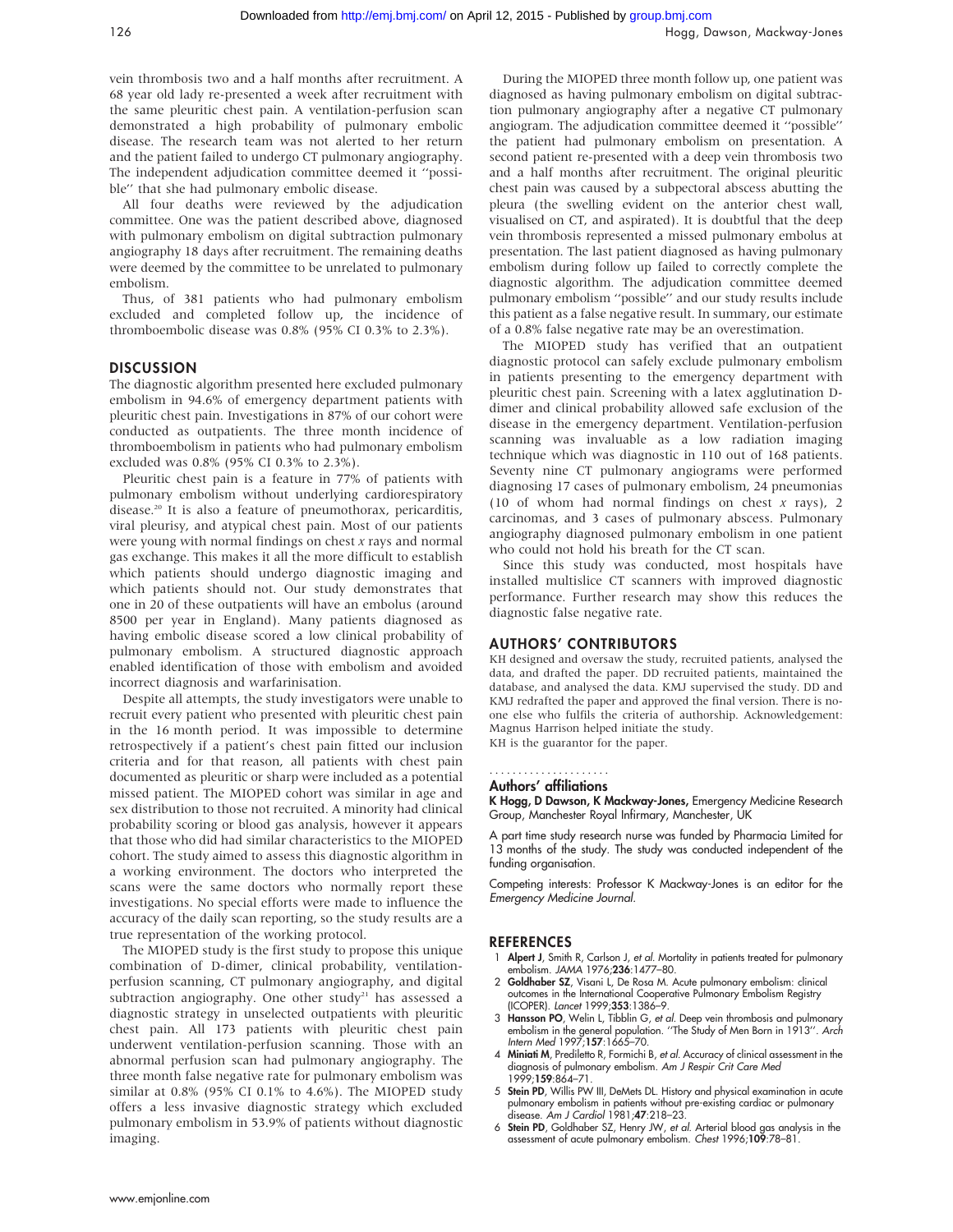- 7 Rodger M, Makropoulos D, Turek M, et al. Diagnostic value of the electrocardiogram in suspected pulmonary embolism. Am J Cardiol 2000;86:807–9.
- 8 Elliott CG, Goldhaber SZ, Visani L, et al. Chest radiographs in acute pulmonary embolism. Results from the International Cooperative Pulmonary Embolism Registry. Chest 2000;118:33–8.
- 9 Kruip MJ, Slob MJ, Schijen JH, et al. Use of a clinical decision rule in combination with D-dimer concentration in diagnostic workup of patients with suspected pulmonary embolism: a prospective management study. Arch Intern Med 2002;162:1631–5.
- 10 Wells PS, Anderson DR, Rodger M, *et al.* Excluding pulmonary embolism at the bedside without diagnostic imaging: management of patients with suspected pulmonary embolism presenting to the emergency department by using
- 11 Ginsberg JS, Wells PS, Kearon C, et al. Sensitivity and specificity of a rapid whole-blood assay for D-dimer in the diagnosis of pulmonary embolism. Ann Intern Med 1998;129:1006-11.
- 12 **The PIOPED Investigators**. Value of the ventilation/perfusion scan in acute pulmonary embolism. Results of the Prospective Investigation of Pulmonary<br>Embolism Diagnosis (PIOPED). JAMA 1990;**263**:2753–9.
- 13 Qanadli SD, Hajjam ME, Mesurolle B, et al. Pulmonary embolism detection: prospective evaluation of dual-section helical CT versus selective pulmonary arteriography in 157 patients. Radiology 2000;217:447–55.
- 14 Perrier A, Howarth N, Didier D, et al. Performance of helical computed tomography in unselected outpatients with suspected pulmonary embolism. Ann Intern Med 2001;135:88–97.
- 15 Nilsson T, Soderberg M, Lundqvist G, et al. A comparison of spiral computed tomography and latex agglutination D-dimer assay in acute pulmonary embolism using pulmonary arteriography as gold standard. Scand Cardiovasc J 2002;36:373–7.
- 16 Hogg K, Dawson D, Tabor T, et al. Respiratory dead space measurement in the investigation of pulmonary embolism in outpatients with pleuritic chest pain. Chest 2005;128:2195–202.
- 17 Wells PS, Anderson DR, Rodger M, et al. Derivation of a simple clinical model to categorize patients probability of pulmonary embolism: increasing the<br>models utility with the SimpliRED D-dimer. *Thromb Haemost* 2000;83:416–20.
- 18 Newcombe RG. Two-sided confidence intervals for the single proportion: comparison of seven methods. Stat Med 1998;17:857–72.
- 19 Agresti A, Coull BA. Approximate is better than ''exact'' for interval estimation of binomial proportions. *Am Stat* 1998;**52**:119–26.<br>20 **Stein PD**. Clinical, laboratory, roentgenographic and electrocardiographic
- findings in patients with acute pulmonary embolism and no pre-existing cardiac or pulmonary disease. Chest 1991;100:598–603.
- 21 Hull RD, Raskob GE, Carter CJ, et al. Pulmonary embolism in outpatients with pleuritic chest pain. Arch Intern Med 1988;148:838–44.